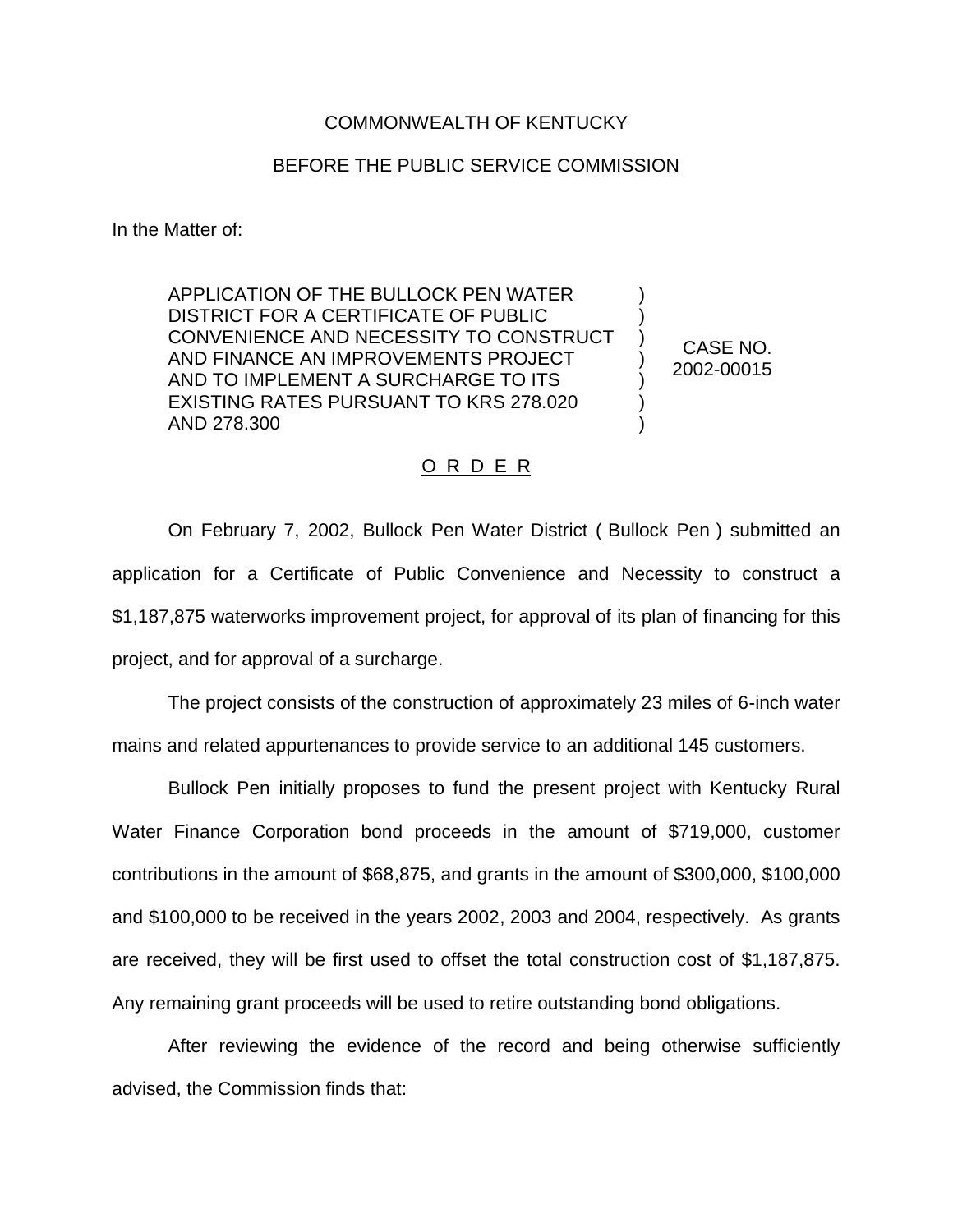1. Bullock Pen proposes to construct approximately 23 miles of 6-inch water mains and related appurtenances to provide service to an additional 145 customers.

2. Plans and specifications for the proposed improvements prepared by CMW, Inc. of Richmond, Kentucky, have been approved by the Division of Water of the Natural Resources and Environmental Protection Cabinet.

3. Public convenience and necessity require that the construction identified in Bullock Pen s application be performed and that a Certificate of Public Convenience and Necessity be granted.

4. The financing plan proposed by Bullock Pen is for lawful objects within the corporate purpose of its utility operation, is necessary and appropriate for and consistent with the proper performance of the utility s service to the public and will not impair its ability to perform that service, is reasonably necessary and appropriate for such purpose, and should be approved.

5. Information included in the application indicates that certain expenditures related to the proposed construction will be reported as operating expenses. These amounts total \$167,304 and include employee salaries, engineering fees and legal fees. Generally Accepted Accounting Principals ( GAAP ) and the applicable Uniform System of Accounts ( USoA ) dictate that all costs incurred to bring an asset into service shall be capitalized as a cost of the asset. Wherever possible, those costs shall be assigned directly to the applicable plant account as listed in the USoA. Where direct assignment is not possible, the costs should be allocated to the USoA accounts based on the weighted average of all directly assigned costs.

-2-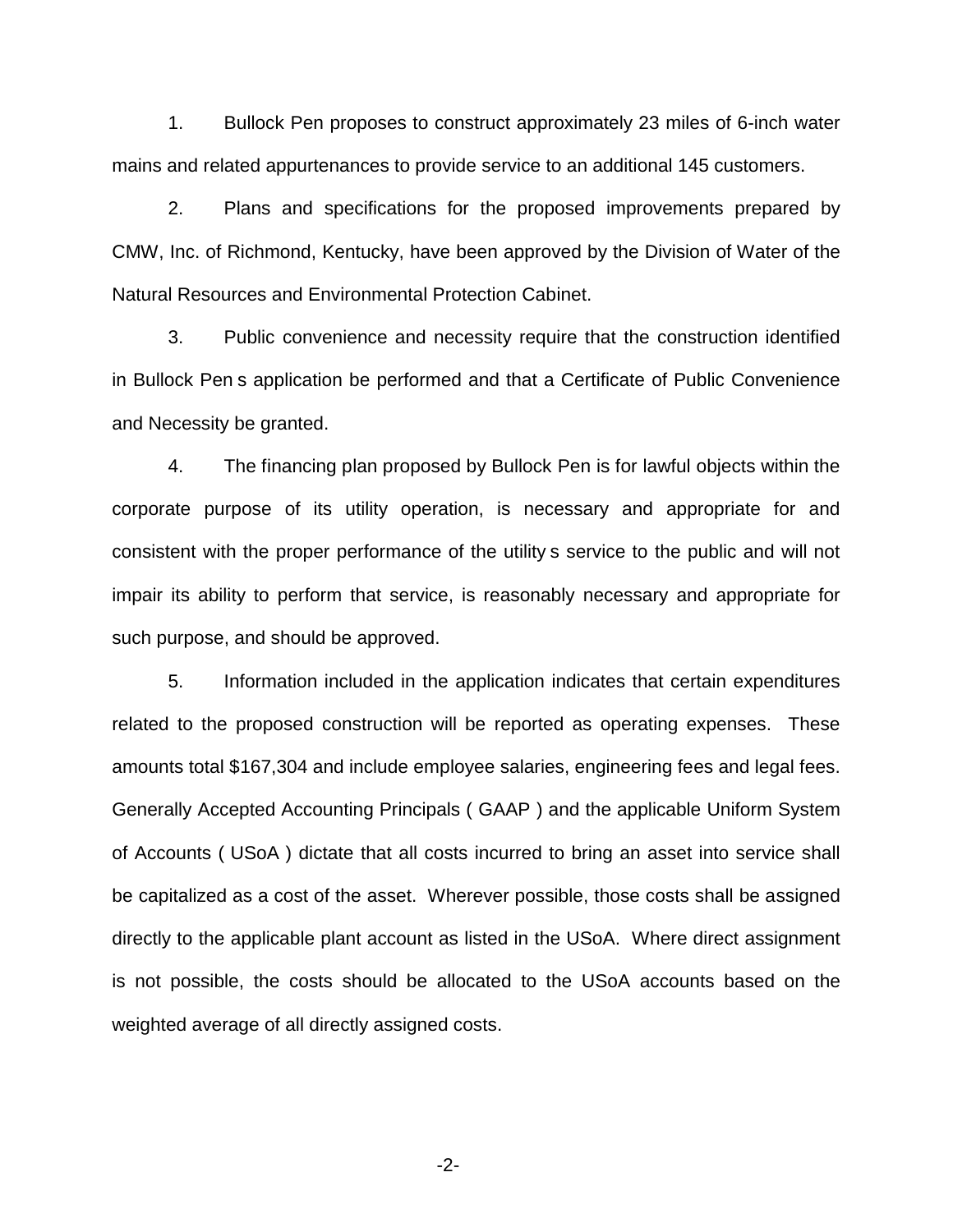IT IS THEREFORE ORDERED that:

1. Bullock Pen is granted a Certificate of Public Convenience and Necessity to proceed with the proposed construction project as set forth in the plans and specifications of record herein.

2. Bullock Pen shall obtain approval from the Commission prior to performing any additional construction not expressly authorized by this Order.

3. Any deviation from the construction approved shall be undertaken only with the prior approval of the Commission.

4. Bullock Pen shall furnish documentation of the total costs of this project, including the cost of construction and all other capitalized costs (engineering, legal, administrative, etc.), within 60 days of the date that construction is substantially completed. Construction costs should be classified into appropriate plant accounts in accordance with the USoA for Water Utilities prescribed by the Commission.

5. Bullock Pen shall require construction to be inspected under the general supervision of a licensed professional engineer with a Kentucky registration in civil or mechanical engineering to ensure that the construction work is done in accordance with the contract drawings and specifications and in conformance with the best practices of the construction trades involved in the project.

6. Bullock Pen shall notify the Commission in writing 7 days prior to the actual commencement of the proposed construction and when 50 percent of the proposed construction is completed.

7. Bullock Pen shall file a copy of the as-built drawings and a certified statement that the construction has been satisfactorily completed in accordance with the

-3-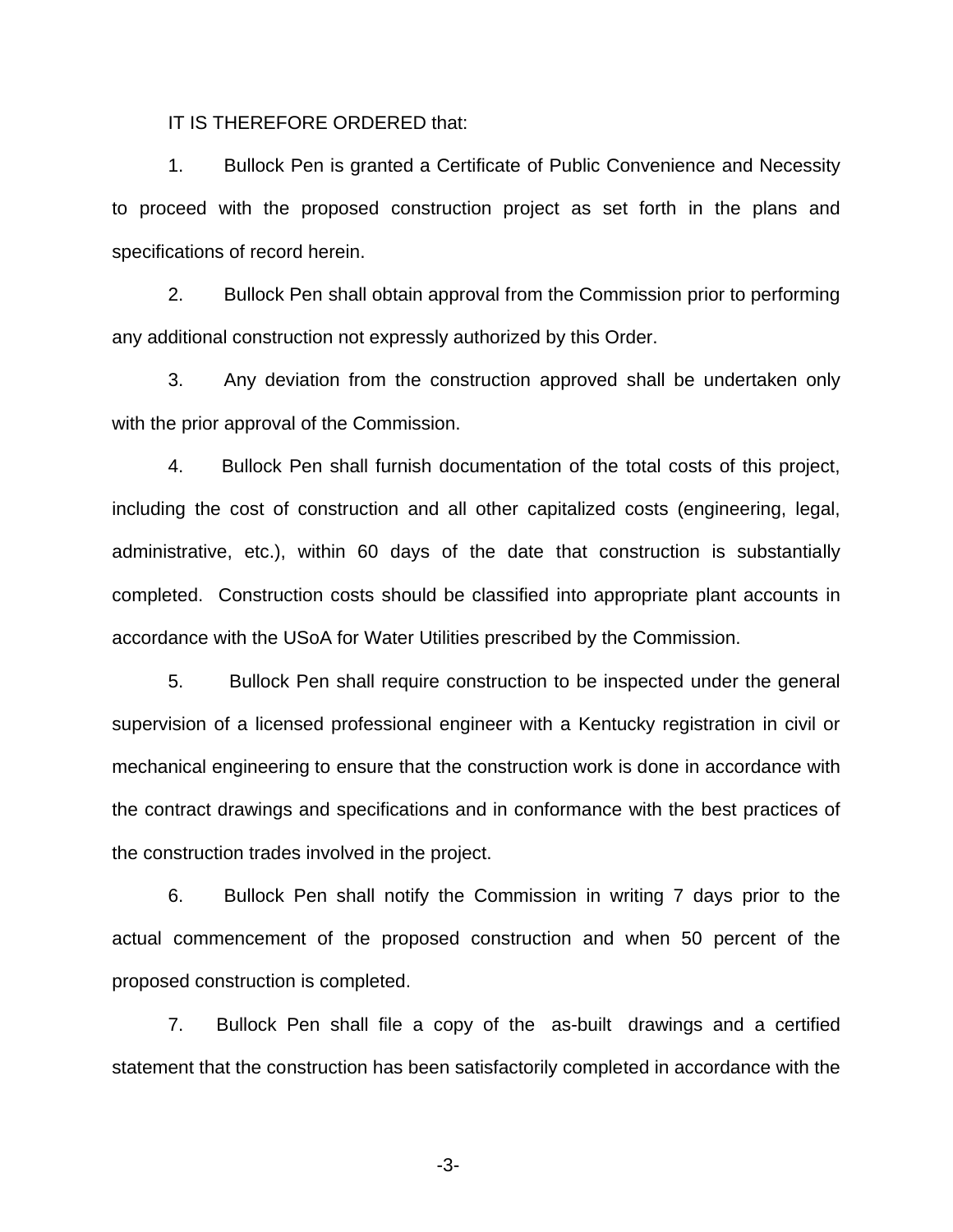contract plans and specifications within 60 days of the substantial completion of the construction certificated herein.

8. Bullock Pen is authorized to issue Kentucky Rural Water Finance Corporation Bonds in an amount not to exceed \$719,000.

9. The proceeds from the \$719,000 note shall be used only for the lawful purposes specified in Bullock Pen s application.

10. Three years from the effective date of this Order, Bullock Pen shall file an income statement, along with any pro forma adjustments, in sufficient detail to demonstrate that the rates approved herein are sufficient to meet its operating expenses and annual debt service requirements.

11. The surcharge of \$15 per customer as detailed in Bullock Pen s application is approved for service rendered by Bullock Pen on and after the date of this Order and shall continue until such time that all bonds related to this project are retired. Bullock Pen may adjust the amount of the surcharge after 5 years upon showing good cause to this Commission.

12. Bullock Pen shall identify the surcharge as a separate line item on its bills to all affected customers.

13. The surcharge proceeds shall be used only to service the loan identified in the financing agreement between Bullock Pen and Kentucky Rural Water Finance Corporation.

14. The portion of the bonds to be retired through surcharge revenues is \$377,000. Collection of the surcharge shall cease once that portion of the bonds and all applicable interest has been paid in full.

-4-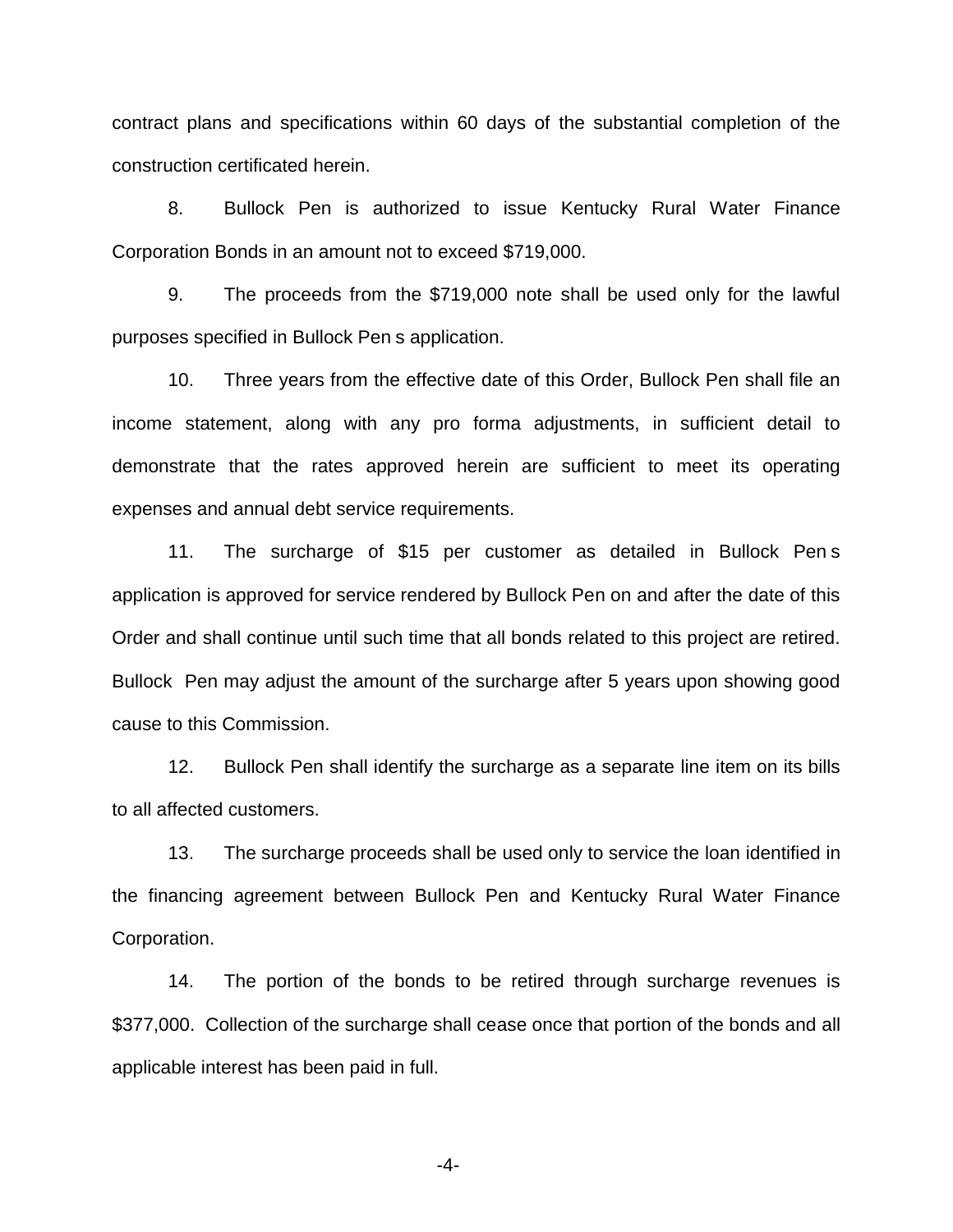15. All funds generated by the surcharge shall be deposited in a separate reserve trust account. These funds shall be invested in securities issued or guaranteed by the United States Government until they are needed, and shall be expended, together with any interest or other earnings thereon, solely for the purpose of financing the project specified in this Order.

16. No deviation from the approved use of surcharge revenues may be undertaken without the prior approval of the Commission.

17. Bullock Pen shall file semi-annual statements detailing surcharge revenues collected, including any interest earned thereon, all expenditures made, and remaining balance. These reports shall be filed as of June 30 and December 31 of each calendar year and are due no later than 30 days subsequent to those dates. Failure to file the semi-annual reports shall warrant cessation of the surcharge and immediate refunding of the monies previously collected. If construction has not begun within 5 years after implementation of the surcharge, all funds shall be returned to Bullock Pen s customers, together with interest and earnings.

18. Bullock Pen shall maintain its records in such a manner as will enable it, the Commission, or its customers to determine the amounts to be refunded and to whom they are due in the event that surcharge amounts are ordered refunded.

19. The surcharge revenues constitute contributions and shall be accounted for in the manner prescribed in the USoA for Class A and B water districts and associations. The monthly billing shall be debited to customer accounts receivable and credited to the contributions account. When the amount is collected, special funds shall be debited and customer accounts receivable credited.

-5-